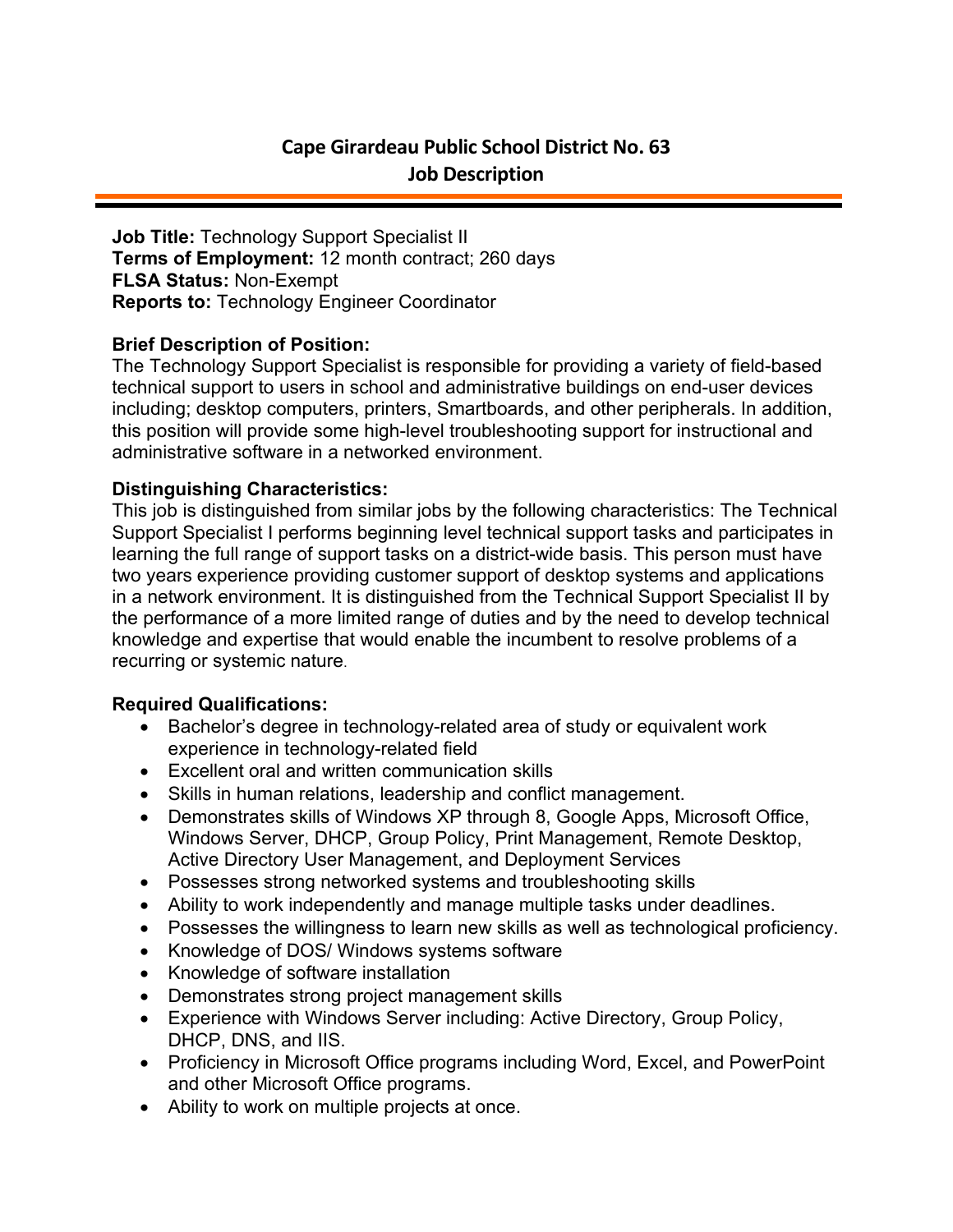- Ability to communicate clearly and concisely, both orally and in writing.
- Ability to maintain confidentiality at all times.
- Demonstrate excellent organizational and planning skills; including ability to prioritize.
- Ability to work well under pressure.
- Ability to work with others on multiple tasks/projects and complete assignments with specified deadlines.
- Ability to lead and offer guidance to others.
- Ability to meet deadlines and to manage time appropriately.

## **Essential Duties and Responsibilities:**

- Assists in the configuration, installation, troubleshooting, and maintenance of end-user devices, software and other technical support needs in a networked environment for the purpose of providing exceptional customer service that exceeds their expectations.
- Assists with school software inventory process to create proposals for site licenses and establish a plan for more effective utilization for the purpose of actively working to build healthy partnerships throughout the district to better serve our customers in meeting their business objectives.
- Attends various district meetings for the purpose of communication and/or gathering information for the purpose of actively working to build healthy partnerships throughout the district to better serve our customers in meeting their business objectives.
- Collaborates with IT department, district personnel, and vendors for the purpose of meeting end-user needs with the best possible solutions according to district standards for the purpose of actively working to build healthy partnerships throughout the district to better serve our customers in meeting their business objectives.
- Participates as a district resource in large-scale project implementations in providing technical support and other duties as assigned for the purpose of implementing key initiatives associated with the district's strategic technology blueprint.
- Provides on-site support to school staff and other network and computing responsibilities and serves as a resource on the first level help desk as needed for the purpose of providing exceptional customer service that exceeds their expectations.
- Researches resource and methods (e.g. journals, literature, vendor information, software updates) for the purpose of evaluating and maintaining current working knowledge of new and emerging technologies as well as district/state/federal rules, regulations, and policies for the purpose of architecting, delivering and maintaining a reliable and stable technology infrastructure appropriate to support the core instructional mission of the district.
- Responds to building requests for the purpose of problem solving, new technology inquiries, technical support, and training for the purpose of providing exceptional customer service that exceeds their expectations.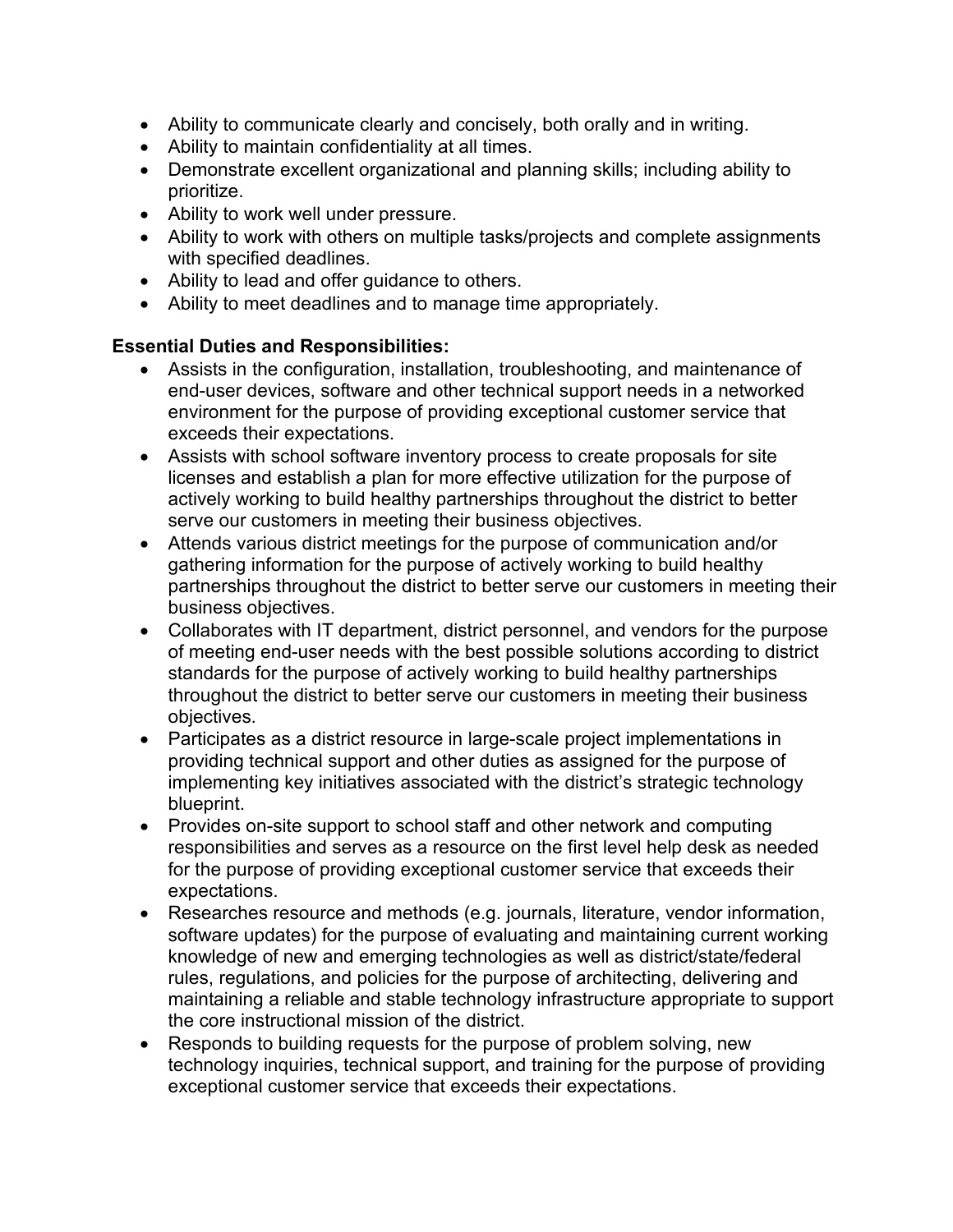- Performs other related duties, as assigned, for the purpose of ensuring the efficient, effective functioning of the work unit.
- Completes work orders as assigned.